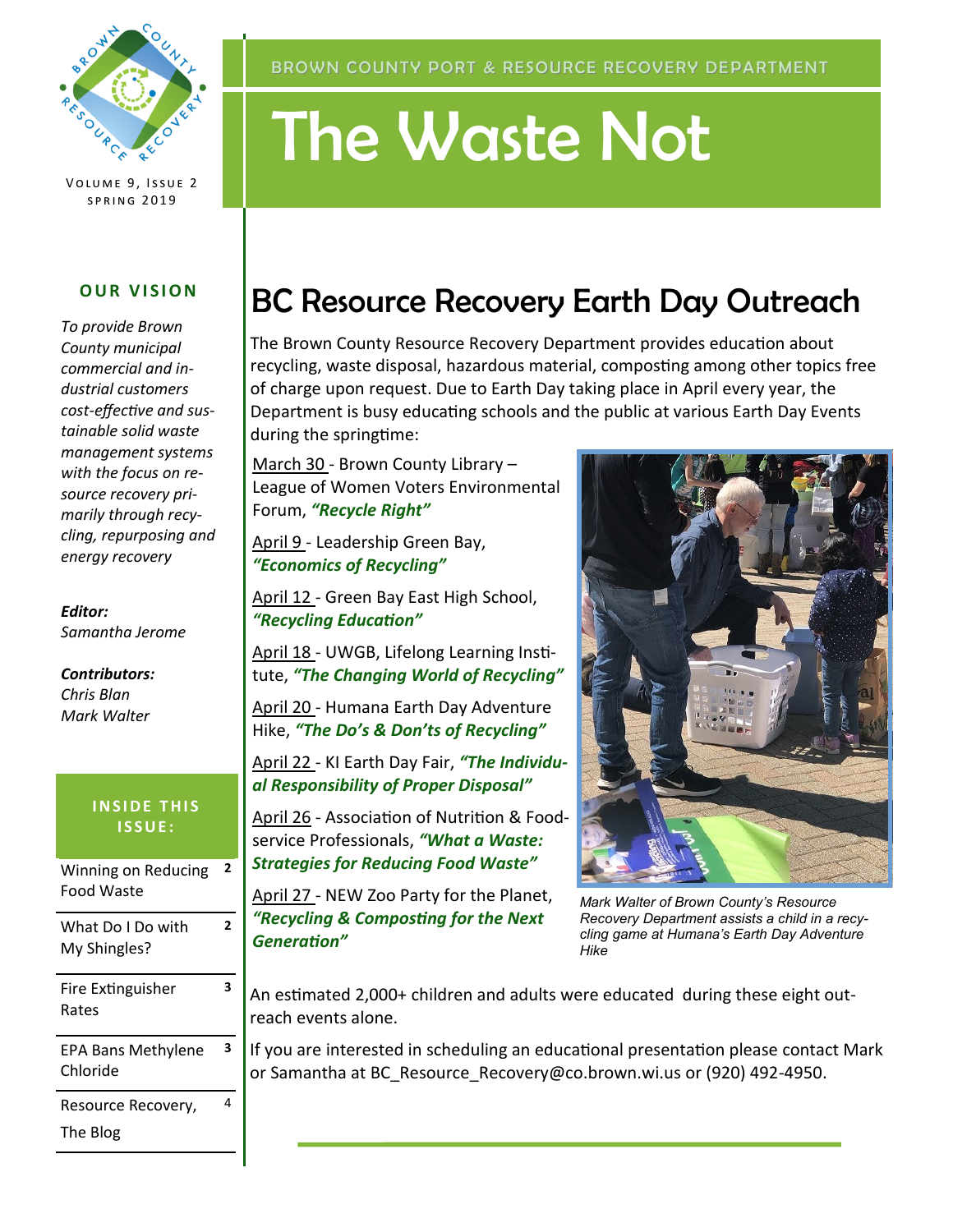## April -"Winning on Reducing Food Waste" Month



The U.S. Environmental Protection Agency (EPA), the U.S. Food and Drug Administration (FDA), and U.S. Department of Agriculture (USDA) have collaborated in an effort to reduce food loss and waste.

Food accounts for the largest share of municipal solid waste. In the United States, we throw away more than 75 billion pounds of food annually and one third of food available is not eaten.

The collaboration is intended to align each agency's efforts to better educate Americans on the impacts of reducing food loss and waste through education.

## What Do I Do with My Shingles?

Warmer weather means that spring remodeling projects are in full swing. The Brown County Resource Recovery Department has been getting many questions regarding how to properly dispose of both clean and dirty shingles. The Waste Transfer Station requires that you separate all shingles from the rest of your load.



**\*Clean shingles** are characterized as: asphalt shingles with residual amounts of nails, flashing and/or paper

**\*Dirty shingles** are characterized as: asphalt shingles with metal, paper and plastic mixed together. Must not include wood or cedar shakes

The Waste Transfer Station requires that you separate all shingles from the rest of your load.

**Brown County Waste Transfer Station** 3734 W. Mason St. Hobart, WI 54155 **Summer Hours (Apr 1– Dec 31)** Monday - Friday: 7am to 4pm

*\*Please note that any shingles not meeting these criteria will be accepted at the Gate Rate at the discretion of the scale operator.*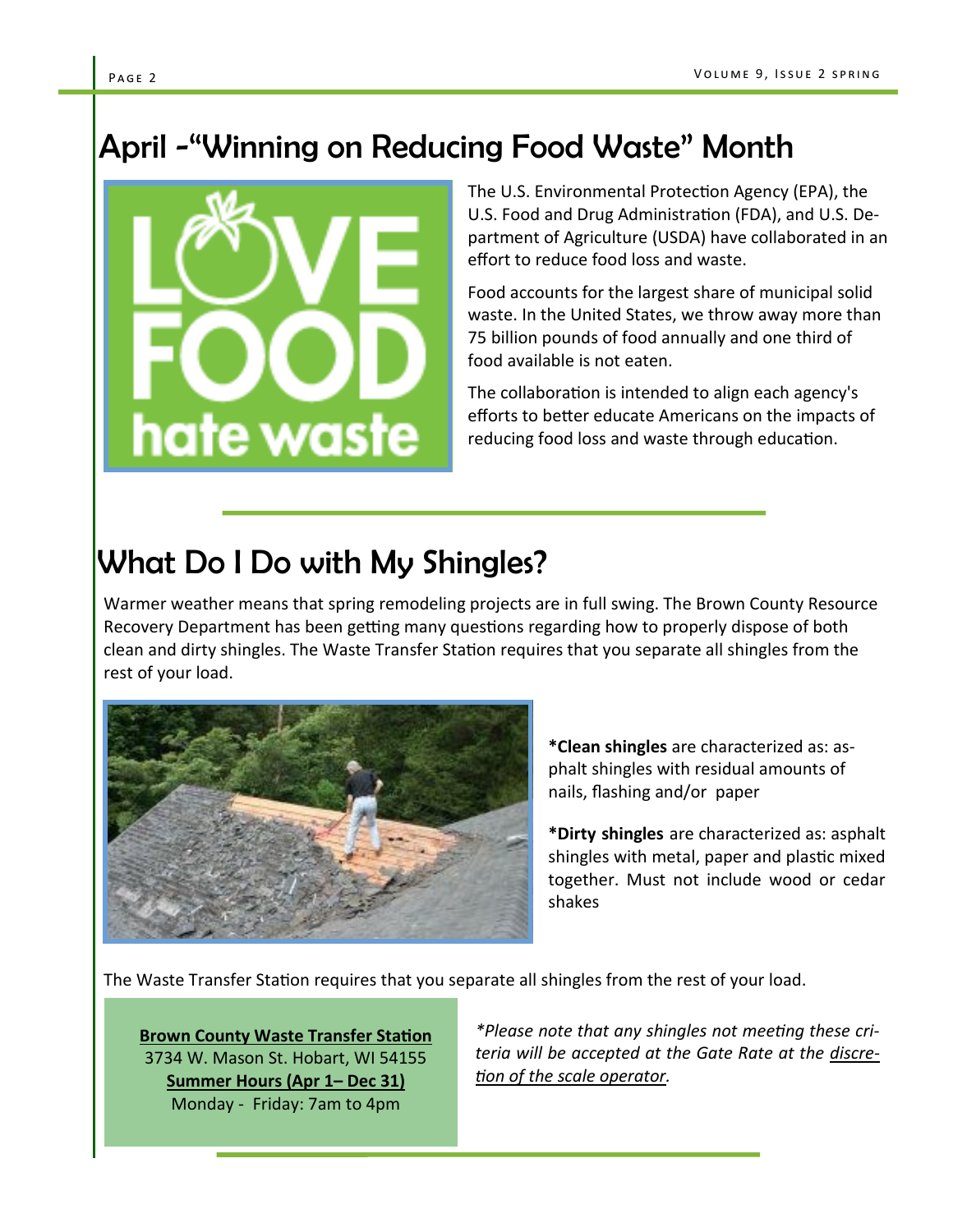## New Fire Extinguisher Rates at Hazardous Material

The Brown County Hazardous Material Recover Facility is now accepting fire extinguishers for \$5 per extinguisher regardless of size, shape, weight or type. Fire extinguishers are now being processed inhouse. Aluminum and steel fire extinguisher bodies are recycled while the powder inside is beneficially reused.

## EPA Bans Methylene Chloride in Paint Removers

#### **Check Your Shelves!**

In March of 2019 the Environmental Protection Agency (EPA) issued a final rule to prohibit the manufacturing, processing, and distributing of methylene chloride in all paint removers for consumer use. Many paint strippers contain methylene chloride at concentrations well over 60%. Unguarded exposure to methylene chloride can lead to nausea, nervous system disorders, cancer and in several dozen documented cases... death.

Although the rule does not go into effect until November of 2019, many home improvement stores are already removing products from the shelves.

Paint strippers containing methylene chloride may still be used in commercial or professional settings as long as proper training and personal protective equipment is provided.

> ONTAINS METHYLENE CHLORIDE, WHICH HAS BEEN SHOWN IN CONTAINS METHYLENE CHLUNDERATORY ANIMALS. RISK TO YOUR HEALTH DEPENDS ON LEVEL AND DURATION OF EXPOSURE. ALSO CONTAINS METHANOL, ACETONE AND TOLUENE. CANNOT BE MADE **ION-POISONOUS.**

#### **Be Cautious of Alternatives!**

Some methylene chloride alternative paint strippers contain N-Methylpyrrolidone (or NMP). NMP, which can be found in some citristrip paint strippers and 'orange' cleaners, is being evaluated by the EPA to determine if the chemical should be banned, allowed for professional use only, or have a cap put on the maximum concentration level allowed

#### **Have Some?**

If you do happen to have these in your home, they can be brought to the Brown County Hazardous Material Recovery Facility for disposal at 2561 S. Broadway in Green Bay:



**Residential Drop-off Hours Tuesdays: 9am to 3pm**  Thursdays: Noon to 6pm Saturdays: 8:00 am to 2pm

**Business & Farm Material** *By appointment only*